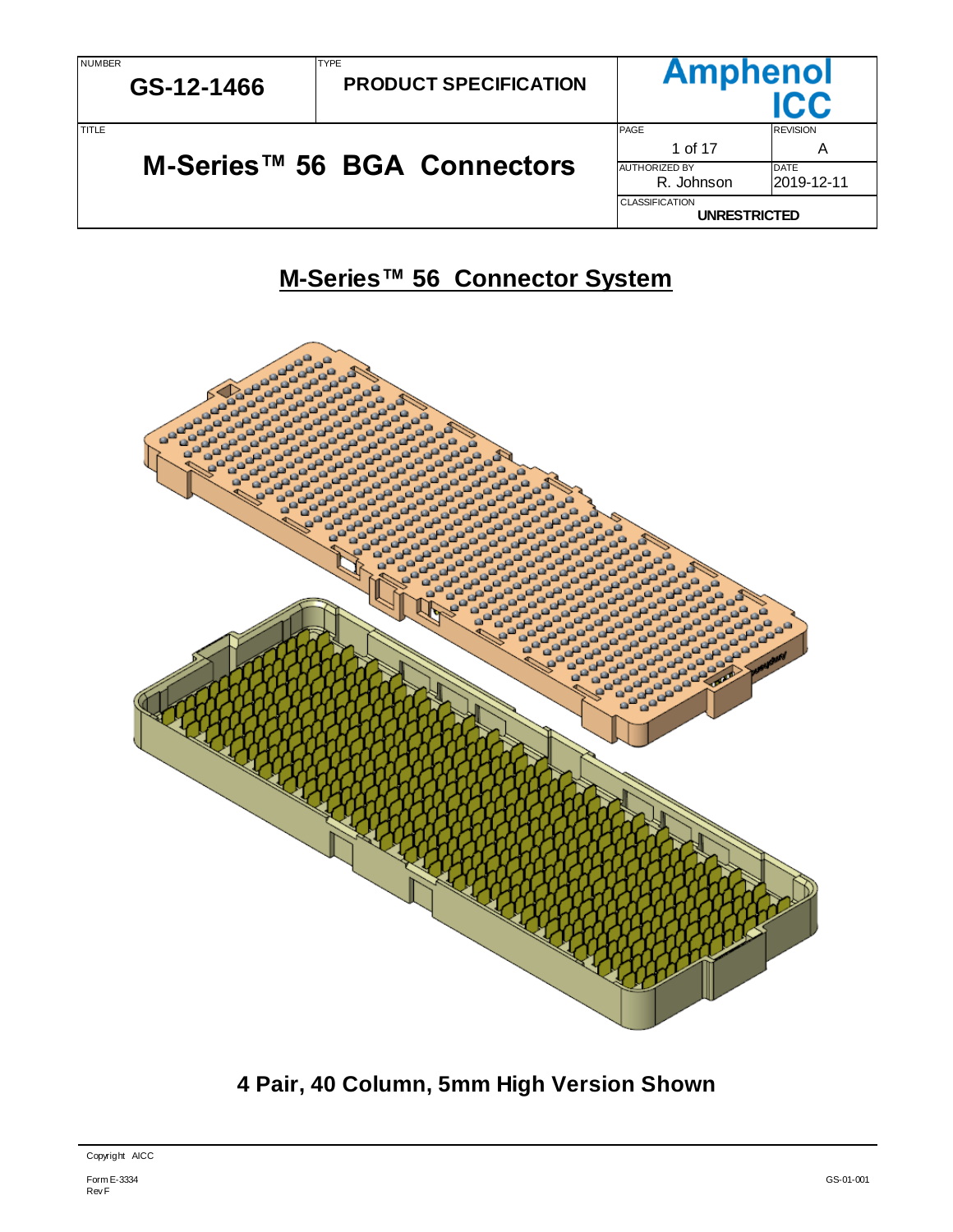TITLE

**TYPE** 

M-Series™ 56 BGA Connectors



# **TABLE OF CONTENTS:**

| 1.0 |                                                      |                                |
|-----|------------------------------------------------------|--------------------------------|
| 2.0 |                                                      |                                |
| 3.0 | 3.1<br>3.2<br>3.3                                    |                                |
| 4.0 | 4.1<br>4.2<br>4.3<br>4.4                             |                                |
| 5.0 | 5.1<br>5.2<br>5.3                                    | 5.2.1<br>5.2.2<br>5.2.3        |
|     | 5.4                                                  |                                |
| 6.0 | 6.1<br>6.2<br>6.3                                    |                                |
| 7.0 | 7.1<br>7.2<br>7.3<br>7.4<br>7.5<br>7.6<br>7.7<br>7.8 | 12 <sup>7</sup><br>Durability. |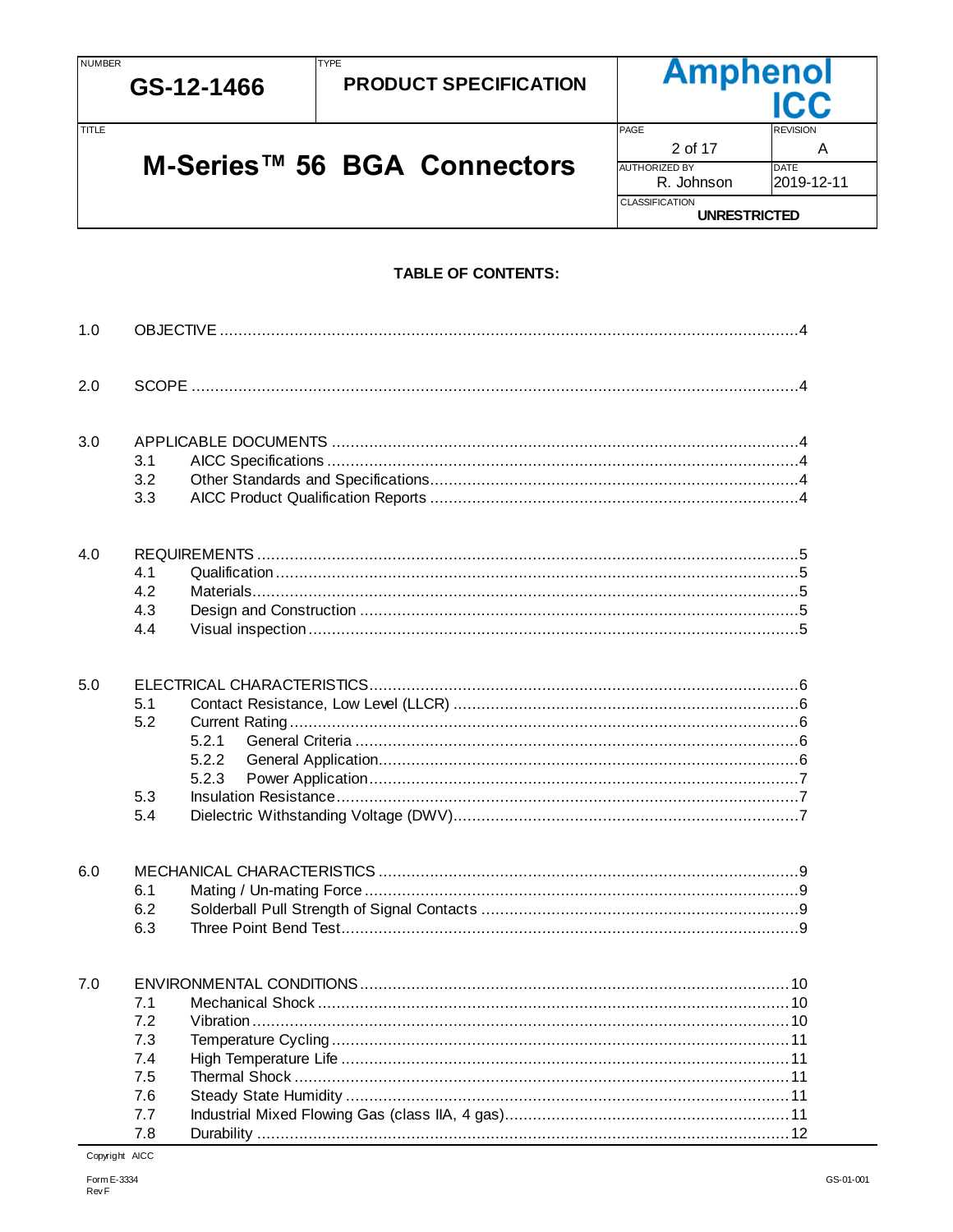NUMBER

**GS-12-1466**

**PRODUCT SPECIFICATION**

**Amphenol** 

3 of 17 and 17 and 18

**UNRESTRICTED**

AUTHORIZED BY DATE<br>R. Johnson 2019-12-11

R. Johnson

CLASSIFICATION

TITLE TIME REVISION AND REVISION CONTROL CONTROL CONTROL CONTROL CONTROL CONTROL CONTROL CONTROL CONTROL CONTROL CONTROL CONTROL CONTROL CONTROL CONTROL CONTROL CONTROL CONTROL CONTROL CONTROL CONTROL CONTROL CONTROL CONTR

# **M-Series™ 56 BGA Connectors**

TYPE

|     | 7.9  |                                                                              |  |
|-----|------|------------------------------------------------------------------------------|--|
|     | 7.10 |                                                                              |  |
| 8.0 |      |                                                                              |  |
|     | 8.1  |                                                                              |  |
|     | 8.2  |                                                                              |  |
|     | 8.3  |                                                                              |  |
|     | 8.4  |                                                                              |  |
|     | 8.5  |                                                                              |  |
|     | 8.6  |                                                                              |  |
|     | 8.7  |                                                                              |  |
|     |      | Table 1: Qualification Test Matrix, General Application  14<br>8.7.1         |  |
|     |      | 8.7.2                                                                        |  |
|     |      | Table 3: Qualification Sample Requirements, General Application  16<br>8.7.3 |  |
|     |      | 8.7.4                                                                        |  |
| 9.0 |      |                                                                              |  |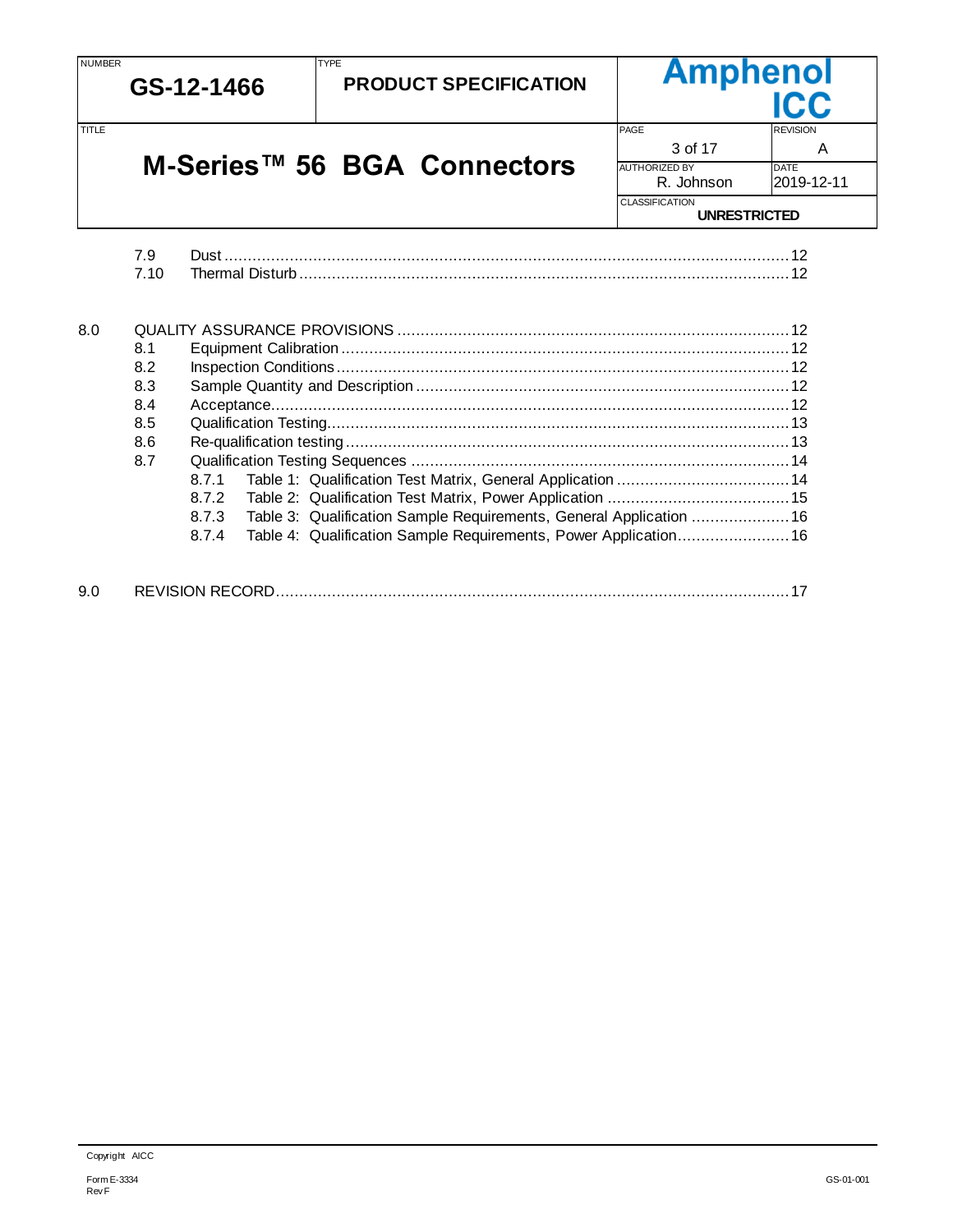4 of 17 A

**Ampheno** 

R. Johnson 2019-12-11

**UNRESTRICTED**

AUTHORIZED BY DATE

CLASSIFICATION

TITLE TIME REVISION AND REVISION CONTROL CONTROL CONTROL CONTROL CONTROL CONTROL CONTROL CONTROL CONTROL CONTROL CONTROL CONTROL CONTROL CONTROL CONTROL CONTROL CONTROL CONTROL CONTROL CONTROL CONTROL CONTROL CONTROL CONTR

# **M-Series™ 56 BGA Connectors**

TYPE

### <span id="page-3-0"></span>**1.0 OBJECTIVE**

This specification defines the performance, test, quality, and reliability requirements of the M-Series™ 56 Connector System with BGA termination.

### <span id="page-3-1"></span>**2.0 SCOPE**

This specification is applicable to the termination characteristics of the M-Series™ 56 Connector System which provides for parallel interconnection of printed wiring boards in low power applications. It covers product offerings of Lead Free BGA that meets the requirements of the European Union Directive of Restrictions for Hazardous Substances (Directive 2002/95/EC). On the contact interface end, it covers precious metal plating thicknesses of 0.76 microns (30µ").

### <span id="page-3-2"></span>**3.0 APPLICABLE DOCUMENTS**

### <span id="page-3-3"></span>**3.1 AICC Specifications**

- Applicable AICC product customer drawings
- AICC Application Specification GS-20-0553 (M-Series™ 56 BGA Connectors)
- GS-15-0111: Nickel Plating
- GS-15-011: GXT Plating
- GS-15-012: Gold Plating
- GES-14-455: Packaging of MEG-Array<sup>®</sup> Product
- BUS-19-124: Solderball to Terminal Tensile Test Procedure
- BUS-19-125: MEG-Array<sup>®</sup> Conn. 3 Point Bend Test Procedure
- BUS-03-601: Current Rating

### <span id="page-3-4"></span>**3.2 Other Standards and Specifications**

- UL-94V-0: Test for Flammability of plastic Materials in Devices and Appliances
- EIA 364: Electrical Connector/Socket Test Procedures Including Environmental Classifications
- GR-1217-CORE: Telcordia Specification "Generic Requirements for Separable Electric Connectors"
- IPC-9701: "Performance Test Methods and Qualification Requirements for Surface Mount Solder Attachments"
- IEC 60512: Connectors for Electronic Equipment Tests and Measurement
- ASTM B888: Copper-Iron-Phosphorus Alloy
- ASTM B422: Copper-Nickel-Cobalt-Silicon
- ASTM D5138: Std Specification for Liquid Crystal Polymers
- ANSI/J-STD-005: Requirements for Soldering Pastes
- ANSI/J-STD-004: Requirements for Soldering Fluxes
- IEC 68-2-60 Ke: Flowing mixed gas Corrosion Test
- ANSI-J-002: Solderability Tests for Component Leads, Terminations, Lugs, Terminals & Wires (paragraph 3.4.2 Steam Aging)
- EIA-638 Surface Mount Solderability Test
- UL 1977: Standard for Component Connectors for Use in Data, Signal, Control and Power Applications

### <span id="page-3-5"></span>**3.3 AICC Product Qualification Reports**

EL-XX-XX-XXX (Product qualification test report, M-Series™ 56 Connector System)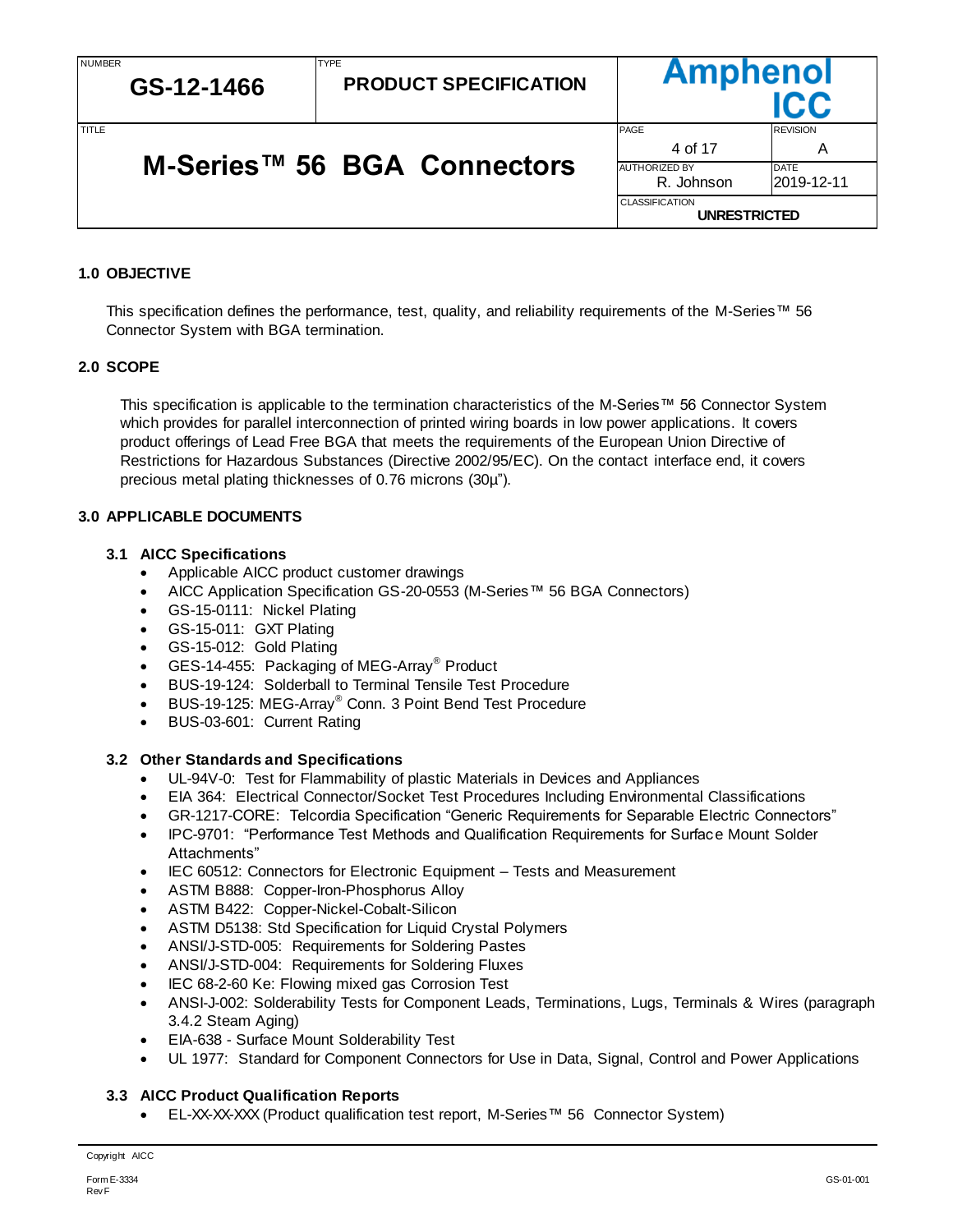TITLE TIME REVISION AND REVISION CONTROL CONTROL CONTROL CONTROL CONTROL CONTROL CONTROL CONTROL CONTROL CONTROL CONTROL CONTROL CONTROL CONTROL CONTROL CONTROL CONTROL CONTROL CONTROL CONTROL CONTROL CONTROL CONTROL CONTR

| M-Series™ 56 BGA Connectors |  | 5 of 17                     |                            |
|-----------------------------|--|-----------------------------|----------------------------|
|                             |  | AUTHORIZED BY<br>R. Johnson | <b>IDATE</b><br>2019-12-11 |

TYPE

### <span id="page-4-0"></span>**4.0 REQUIREMENTS**

#### <span id="page-4-1"></span>**4.1 Qualification**

**GS-12-1466**

Connectors furnished under this specification shall be capable of meeting the qualification test requirements specified herein.

**Amphenol** 

**UNRESTRICTED**

CLASSIFICATION

#### <span id="page-4-2"></span>**4.2 Materials**

The material for each part shall be as specified herein, or equivalent.

- Terminals: Copper alloy.
- Plating: 0.76 µm GXT or Au over 1.27 µm Ni.
- Housings: High temperature thermoplastic, UL 94V-0 compliant.
- Vacuum caps: High temperature thermoplastic, UL 94V-0 compliant.
- Solder spheres: Tin lead, or lead free alloy.

#### <span id="page-4-3"></span>**4.3 Design and Construction**

The connector shall be a multi-piece assembly having an array of contacts with solder balls attached, for installation on surface mount printed wiring boards or flexible circuits.

 Mating: The connector shall be capable of mating and un-mating manually without the use of special tools.

#### <span id="page-4-4"></span>**4.4 Visual inspection**

Visual inspections shall be performed using 10x magnification. Parts should be free from blistering, discoloration, cracks, etc.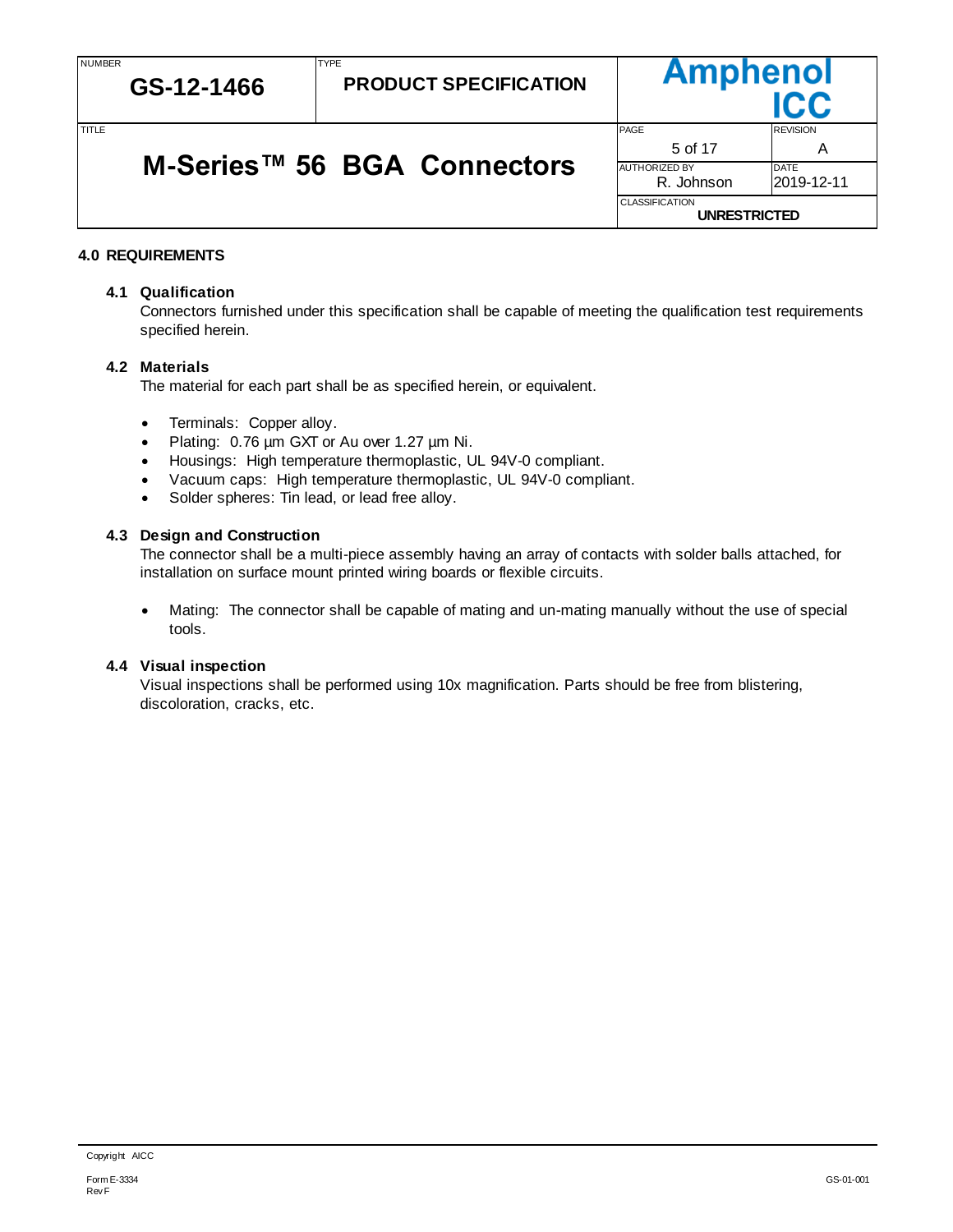| <b>NUMBER</b><br>GS-12-1466 |  | <b>TYPE</b><br><b>PRODUCT SPECIFICATION</b>  | <b>Amphenol</b>      | ICC             |
|-----------------------------|--|----------------------------------------------|----------------------|-----------------|
| TITLE                       |  |                                              | PAGE                 | <b>REVISION</b> |
|                             |  |                                              | 6 of 17              | Α               |
|                             |  | M-Series <sup>™</sup> 56 BGA Connectors      | <b>AUTHORIZED BY</b> | <b>DATE</b>     |
|                             |  |                                              | R. Johnson           | 2019-12-11      |
|                             |  | <b>CLASSIFICATION</b><br><b>UNRESTRICTED</b> |                      |                 |

# <span id="page-5-0"></span>**5.0 ELECTRICAL CHARACTERISTICS**

### <span id="page-5-1"></span>**5.1 Contact Resistance, Low Level (LLCR)**

Measurements shall be performed using a four wire method per EIA 364-23. The initial low level contact resistance shall not exceed 20mΩ (5mm stack height). After environmental exposure, the increase in LLCR shall not exceed 10mΩ. The following details shall apply:

- Test Voltage: 20 mV DC maximum open circuit
- Test Current: 100 mA maximum
- Number of readings: 500 minimum

### <span id="page-5-3"></span><span id="page-5-2"></span>**5.2 Current Rating**

### **5.2.1 General Criteria**

The following details shall apply:

- Test Specification: EIA 364-70 or IEC 60512-5-1 or IEC 60512-5-2
- Ambient Temperature: 25˚C
- Airflow: None (still-air)
- Reference BUS-03-601

### <span id="page-5-4"></span>**5.2.2 General Application**

- Measure temperature versus applied current.
- 12 columns powered.
- Thermocouple location: Mechanically attached to the base of a terminal located approximately in the center of the pin field. See Figure 2.
- Plug and receptacle connectors are to be soldered to standard continuity test boards.
- The temperature-rise above ambient shall not exceed 30˚C at 0.5A per contact.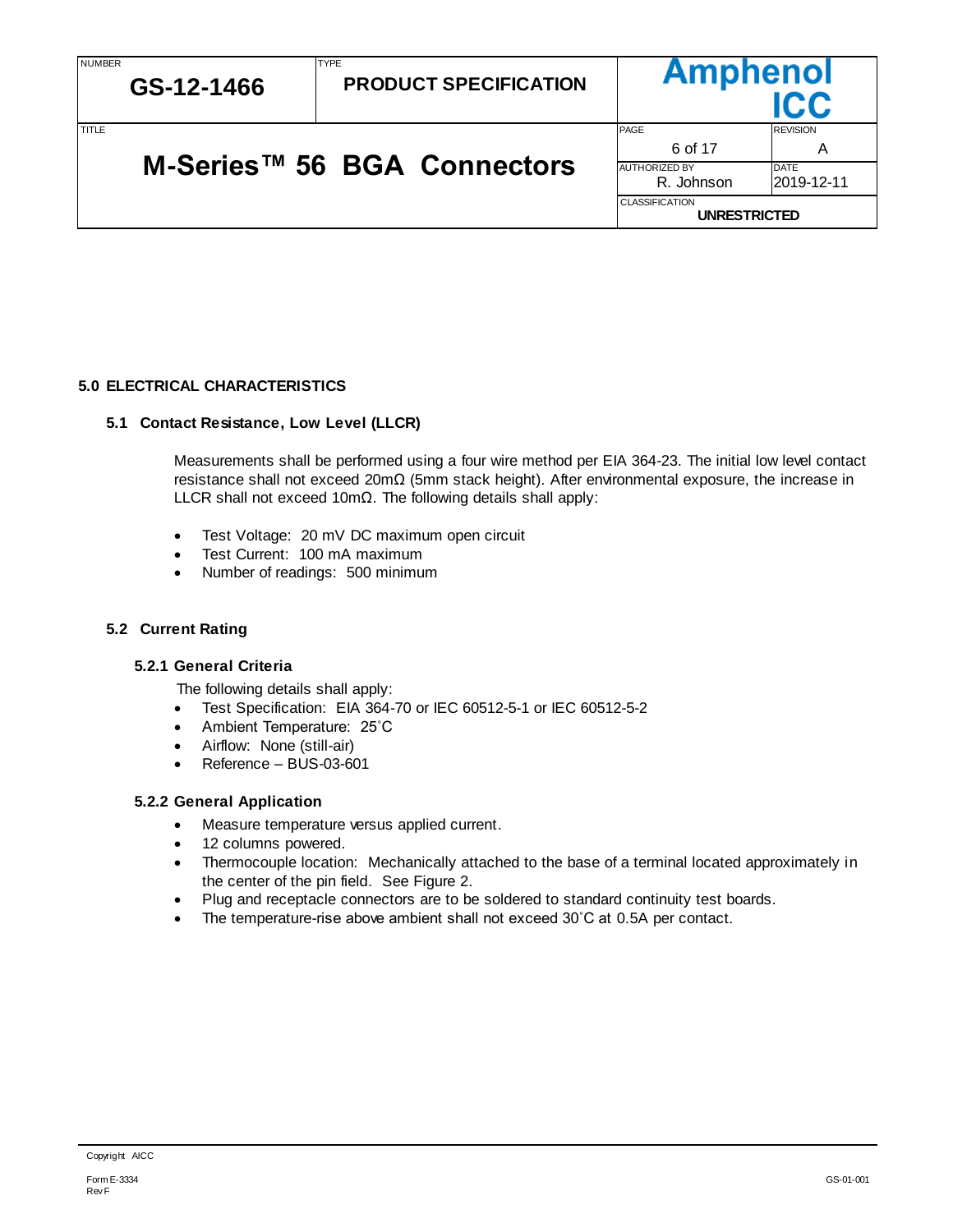| NUMBER | GS-12-1466 | <b>TYPE</b><br><b>PRODUCT SPECIFICATION</b> |                                              | <b>Amphenol</b>      |  |  |
|--------|------------|---------------------------------------------|----------------------------------------------|----------------------|--|--|
| TITLE  |            |                                             | <b>PAGE</b><br>7 of 17                       | <b>REVISION</b><br>Α |  |  |
|        |            | M-Series <sup>™</sup> 56 BGA Connectors     | <b>AUTHORIZED BY</b><br>R. Johnson           | DATE<br>l2019-12-11  |  |  |
|        |            |                                             | <b>CLASSIFICATION</b><br><b>UNRESTRICTED</b> |                      |  |  |

# **M-Series™ 56 BGA Connectors**

### <span id="page-6-0"></span>**5.2.3 Power Application**

- Measure temperature versus applied current.
- Powered contact configurations to be qualified are represented in the supporting table.
- Thermocouple attachment: Mechanically attached to the base of the receptacle mating beams.
- Thermocouple location: One thermocouple in a central position of each column tested. Columns with thermocouples are noted in the supporting table.
- Plug and receptacle connectors are to be soldered to T-Rise test boards. Power is applied to connectors through wires screwed to input/output pads of test boards.
- The temperature-rise above ambient shall not exceed 30°C at the current levels noted in the supporting table. Actual output curves shall be plotted up to 50˚C T-rise.

|                                 | <b>TEST CONFIGURATIONS</b><br>5mm Stack Height | Total Number of Columns in Test Sample: 12<br>Number of Powered Contacts within each Column: 13 |                                  |  |  |
|---------------------------------|------------------------------------------------|-------------------------------------------------------------------------------------------------|----------------------------------|--|--|
| <b>Columns Fully</b><br>Powered | Columns with<br>Thermocouples                  | <b>Current Rating per Contact</b>                                                               | <b>Current Rating per Column</b> |  |  |
| #6 & #7                         | Between #6 & #7                                | 2.6A                                                                                            | 33.8A                            |  |  |
| #1 thru #12                     | Between #6 & #7                                | 1.5A                                                                                            | 19.5A                            |  |  |

*Current-rating per contact drops as the number of adjacent powered columns increase. This is due to the cumulative heating effect of multiple columns powered in still-air test conditions.* 

### <span id="page-6-1"></span>**5.3 Insulation Resistance**

The insulation resistance of mated connectors shall not be less than 1000 MΩ after environmental exposure when measured in accordance with EIA 364-21. The following details shall apply:

- Test Voltage: 500 volts DC.
- Electrification Time: 60 seconds, unless otherwise specified.
- Points of Measurement: between adjacent and opposing contacts.
- Number of measurements: 30 (10 readings per loose piece connector set)

### <span id="page-6-2"></span>**5.4 Dielectric Withstanding Voltage (DWV)**

There shall be no evidence of arc-over, insulation breakdown, or excessive current leakage (> 1.0 mA) when mated connectors are tested in accordance with EIA 364-20. The following details shall apply:

- Test Voltage: 500 volts (DC or AC RMS).
- Test Duration: 60 seconds.
- Test Condition 1 (760 Torr sea level).
- Voltage application rate: 500 V per second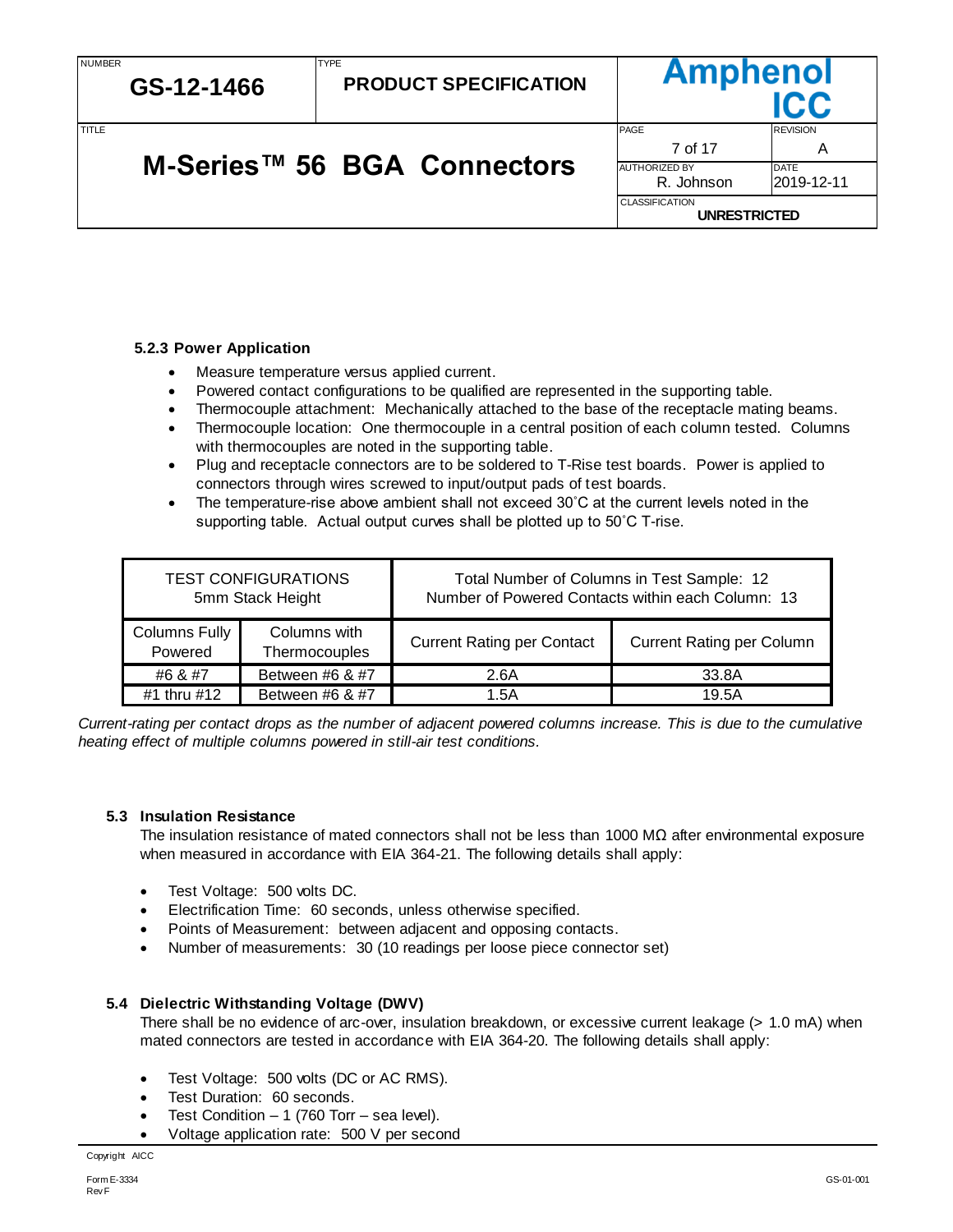| <b>NUMBER</b><br>GS-12-1466 | <b>TYPE</b><br><b>PRODUCT SPECIFICATION</b>  |                                                       | <b>Amphenol</b><br>IC.C                            |  |  |
|-----------------------------|----------------------------------------------|-------------------------------------------------------|----------------------------------------------------|--|--|
| TITLE                       | M-Series <sup>™</sup> 56 BGA Connectors      | PAGE<br>8 of 17<br><b>AUTHORIZED BY</b><br>R. Johnson | <b>REVISION</b><br>A<br><b>DATE</b><br>l2019-12-11 |  |  |
|                             | <b>CLASSIFICATION</b><br><b>UNRESTRICTED</b> |                                                       |                                                    |  |  |

- Points of Measurement: between adjacent and opposing contacts.
- Number of measurements: 30 (10 readings per loose piece connector set)



**Termination Resistance Measurement Points**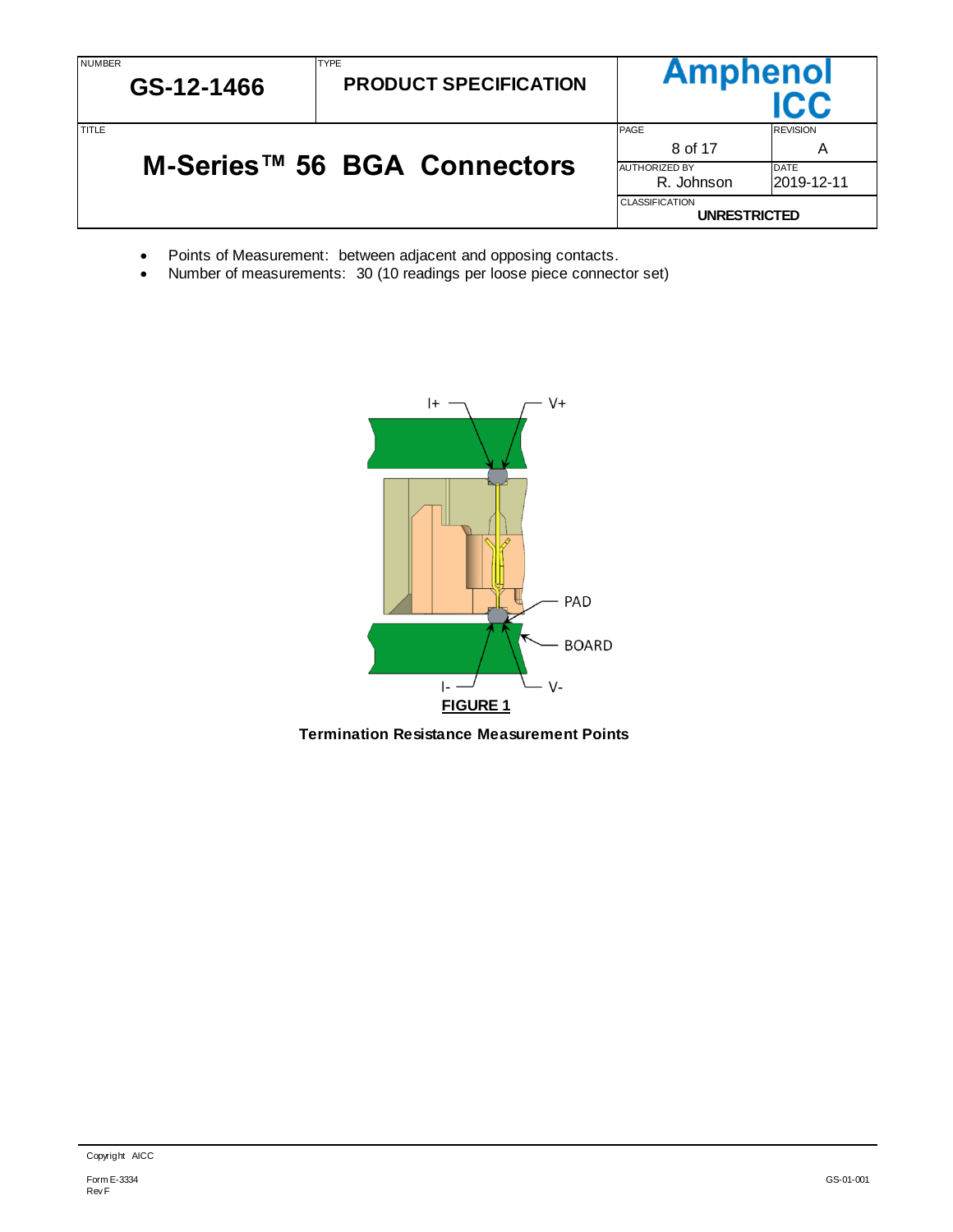| <b>NUMBER</b> | GS-12-1466 | <b>TYPE</b><br><b>PRODUCT SPECIFICATION</b> |                       | <b>Amphenol</b><br><b>ICC</b> |  |  |
|---------------|------------|---------------------------------------------|-----------------------|-------------------------------|--|--|
| <b>TITLE</b>  |            |                                             | <b>PAGE</b>           | <b>REVISION</b>               |  |  |
|               |            | 9 of 17                                     | A                     |                               |  |  |
|               |            | M-Series <sup>™</sup> 56 BGA Connectors     | <b>AUTHORIZED BY</b>  | <b>IDATE</b>                  |  |  |
|               |            |                                             | R. Johnson            | l2019-12-11                   |  |  |
|               |            |                                             | <b>CLASSIFICATION</b> |                               |  |  |
|               |            | <b>UNRESTRICTED</b>                         |                       |                               |  |  |



# <span id="page-8-0"></span>**6.0 MECHANICAL CHARACTERISTICS**

### <span id="page-8-1"></span>**6.1 Mating / Un-mating Force**

Perform in accordance with EIA 364-13. The force to mate two compatible connectors shall not exceed 0.31 N per contact. The un-mating force shall not be less than 0.09 N per contact. The following details shall apply:

- Cross head speed: 5mm per minute.
- No lubrication.
- Utilize free floating fixtures
- Number of mating / un-mating cycles: 3

# <span id="page-8-2"></span>**6.2 Solderball Pull Strength of Signal Contacts**

The solderball pull strength in "Z" axis shall not be less than 750gms per contact when tested in accordance with BUS-19-124. Connectors are not soldered onto board. The housing is held in a fixture while each terminal is gripped in a vise and pulled vertically out of the housing. The terminal is stripped out of the ball, leaving the ball on the housing bottom. 10 contacts per sample shall be tested in this method.

### <span id="page-8-3"></span>**6.3 Three Point Bend Test**

The connectors are to be soldered onto test boards and flexed as shown in the figure below. The test board is to be deflected to a distance of 0.51mm per 25.4mm (20mils/inch) of board support distance. Dye penetrant is applied to solder joints and dried. Connector is pried off board and solder joints are visually inspected for cracks that occurred during bending. Per BUS-19-125 3-Point Bend Procedure.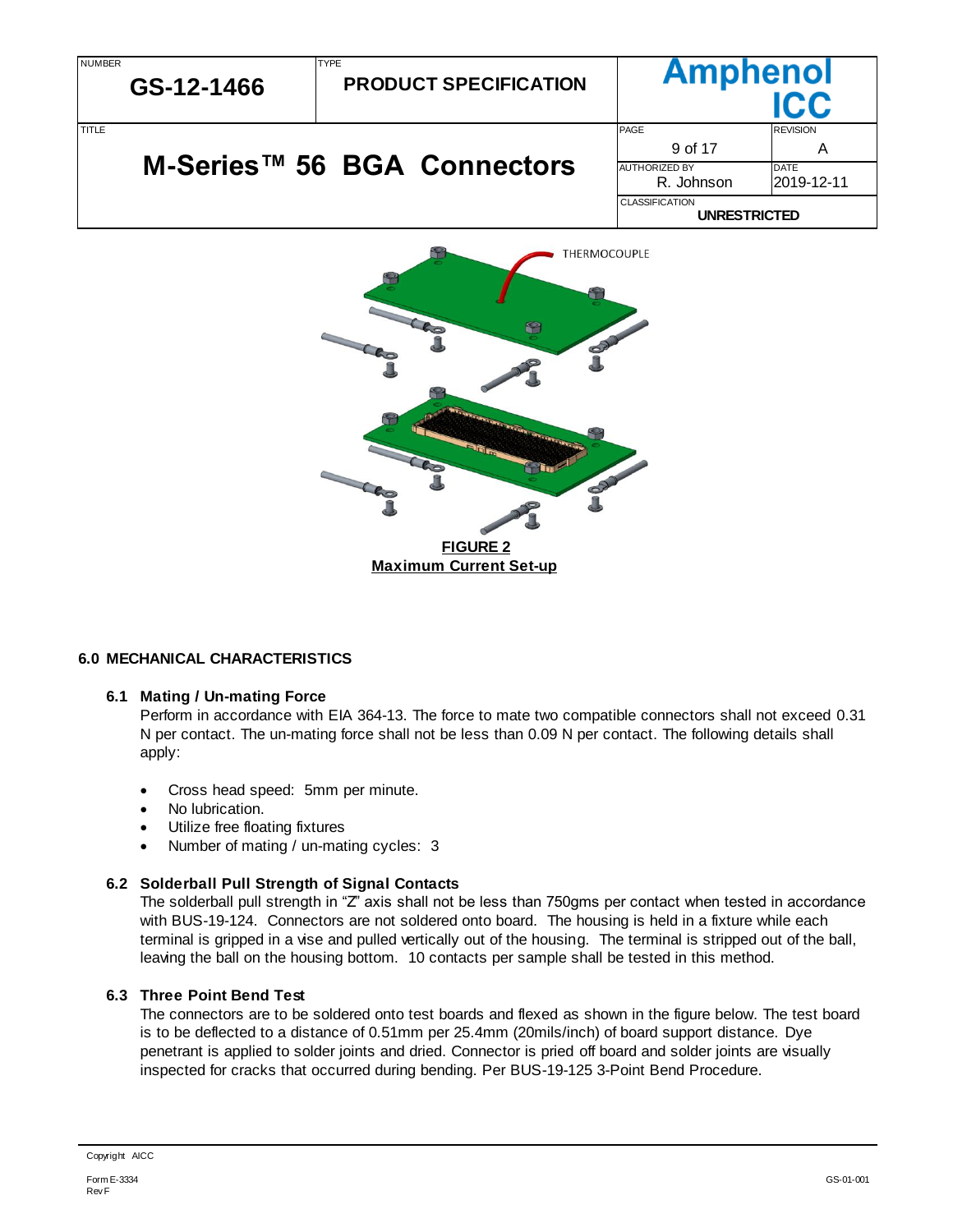

### <span id="page-9-0"></span>**7.0 ENVIRONMENTAL CONDITIONS**

After exposure to the following environmental conditions in accordance with the specified test procedure and/or details, the product shall show no physical damage and shall meet the electrical and mechanical requirements per sections 5.0 & 6.0 as specified in the Table 1 test sequences. Unless specified otherwise, the products shall be mated during exposure.

#### <span id="page-9-1"></span>**7.1 Mechanical Shock**

Perform in accordance with EIA-364-27, condition H. The following details shall apply:

- Amplitude: half sine 30G
- Duration: 11 milliseconds
- Number of shocks: 3 shocks along each of three orthogonal axis (18 shocks total)
- Mounting: rigidly mounted assemblies
- Monitor contacts in series, no discontinuities greater than 1 microsecond
- After completion of test in all three axes, connector shall meet post environmental LLCR requirement

### <span id="page-9-2"></span>**7.2 Vibration**

Perform in accordance with EIA-364-28, condition 2. The following details shall apply:

- Vibration amplitude: 1.5 mm (0.06 inch) double amplitude or 10G acceleration
- Frequency range: 10 to 500 to 10 Hz
- Sweep time: 15 minutes per cycle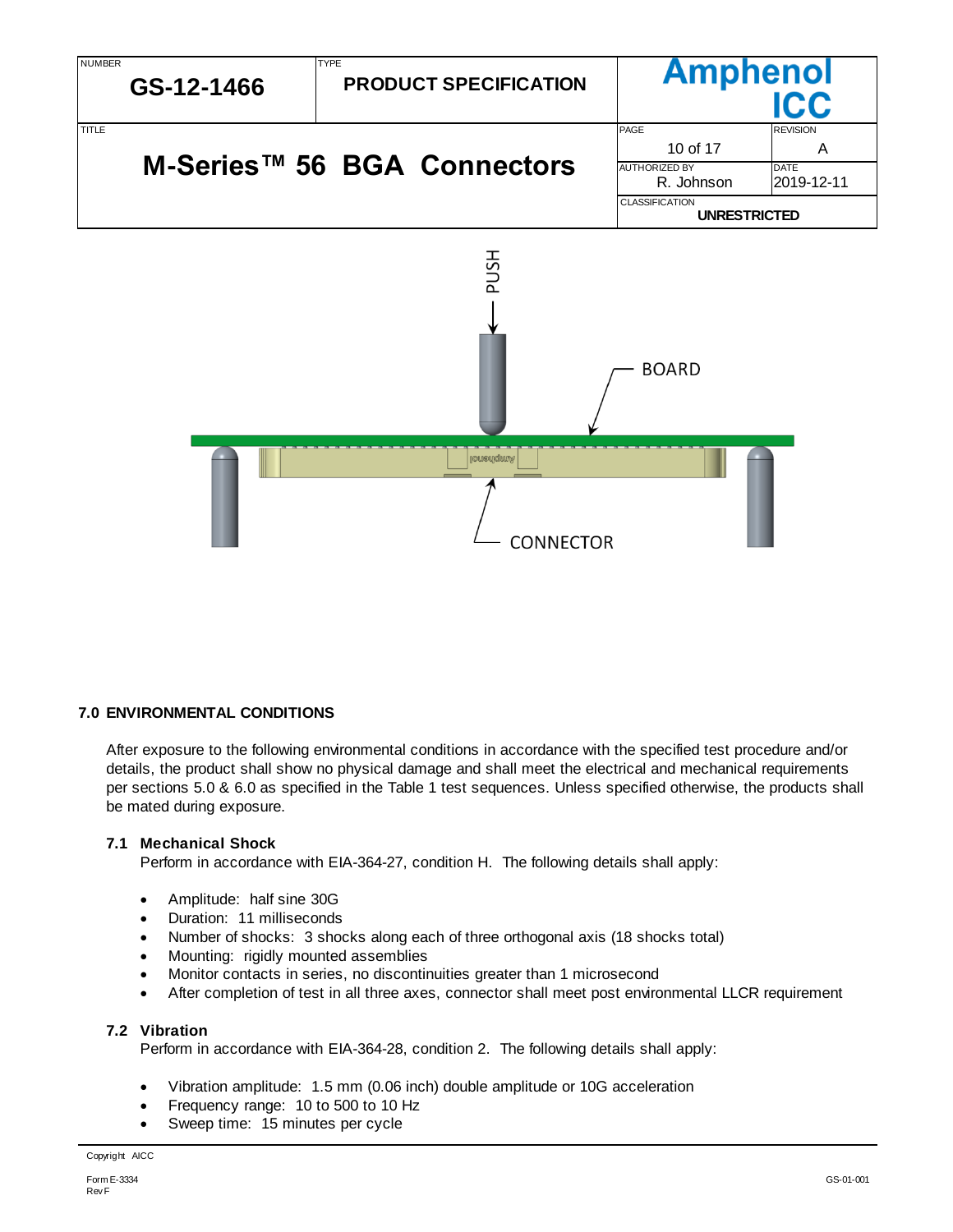NUMBER

**GS-12-1466**

**PRODUCT SPECIFICATION**

# **M-Series™ 56 BGA Connectors**

TYPE

|        | GS-12-1466                  | <b>PRODUCT SPECIFICATION</b> | ,                     |                 |
|--------|-----------------------------|------------------------------|-----------------------|-----------------|
| TITI F |                             |                              | PAGE                  | <b>REVISION</b> |
|        |                             |                              | 11 of 17              |                 |
|        | M-Series™ 56 BGA Connectors |                              | <b>AUTHORIZED BY</b>  | DATE            |
|        |                             |                              | R. Johnson            | 2019-12-11      |
|        |                             |                              | <b>CLASSIFICATION</b> |                 |
|        |                             |                              | <b>UNRESTRICTED</b>   |                 |

Amnhenol

- Duration: 2 hours along each of three orthogonal axes (6 hours total)
- Mounting: rigidly mounted assemblies
- Monitor contacts in series, no discontinuities greater than 1 microsecond

# <span id="page-10-0"></span>**7.3 Temperature Cycling**

Perform in accordance with EIA-364-32 and IPC-9701. The following details shall apply:

- Prior to testing, test chamber must be characterized per VGLAB-016
- Temperature range: Between  $0 + 0/-10^{\circ}$ C and  $100 + 10/-0^{\circ}$ C; Temperature shall be measured and recorded using a thermocouple mounted on the test board, as close to the center of the BGA pattern as possible.
- Heat transfer rate (at the sample-mounted thermocouple): less than 20 $\degree$ C per minute
- Dwell time at each temperature extreme (at the sample-mounted thermocouple): 10 minutes.
- Number of cycles: 1000 cycles.
- Duration of each cycle: approximately 46 minutes (31 cycles per day)
- Sample resistance shall be monitored during test. An event is defined as a 100% increase in resistance or an electrical open. A failure is defined as 10 consecutive events.

# <span id="page-10-1"></span>**7.4 High Temperature Life**

Perform in accordance with IEC 60512-11-4 or EIA-364-17. Connectors shall be mated without any electrical load. The following details shall apply:

- Test Temperature 105 °C $\pm$ 5°C
- Test Duration 500 hours

# <span id="page-10-2"></span>**7.5 Thermal Shock**

Perform in accordance with IEC 60512-11-4 or EIA-364-32, Method A, Condition 1. Connectors shall be mated without any electrical load. The following details shall apply:

- Number cycles: 5
- Temperature range:  $-55^{\circ}$ C to  $+85^{\circ}$ C
- Temperature dwell: 30 minutes
- Temperature transfer rate: 30 seconds maximum
- 1µsecond event detection

# <span id="page-10-3"></span>**7.6 Steady State Humidity**

Perform in accordance with EIA-364-31, Method II: Connectors shall be tested at accelerated humidity. Upon completion of exposure period, they shall be conditioned at room ambient for a period of four hours. The following details shall apply:

- Relative Humidity 95%
- Temperature 40°C
- Test Condition A (96 hours)

# <span id="page-10-4"></span>**7.7 Industrial Mixed Flowing Gas (class IIA, 4 gas)**

Samples shall be exposed to a gas mixture per Telcordia GR-1217-CORE, section 9.1.3. The header sample set shall be placed into the gas chamber, in an un-mated state, for a total of 10 days. Upon completion of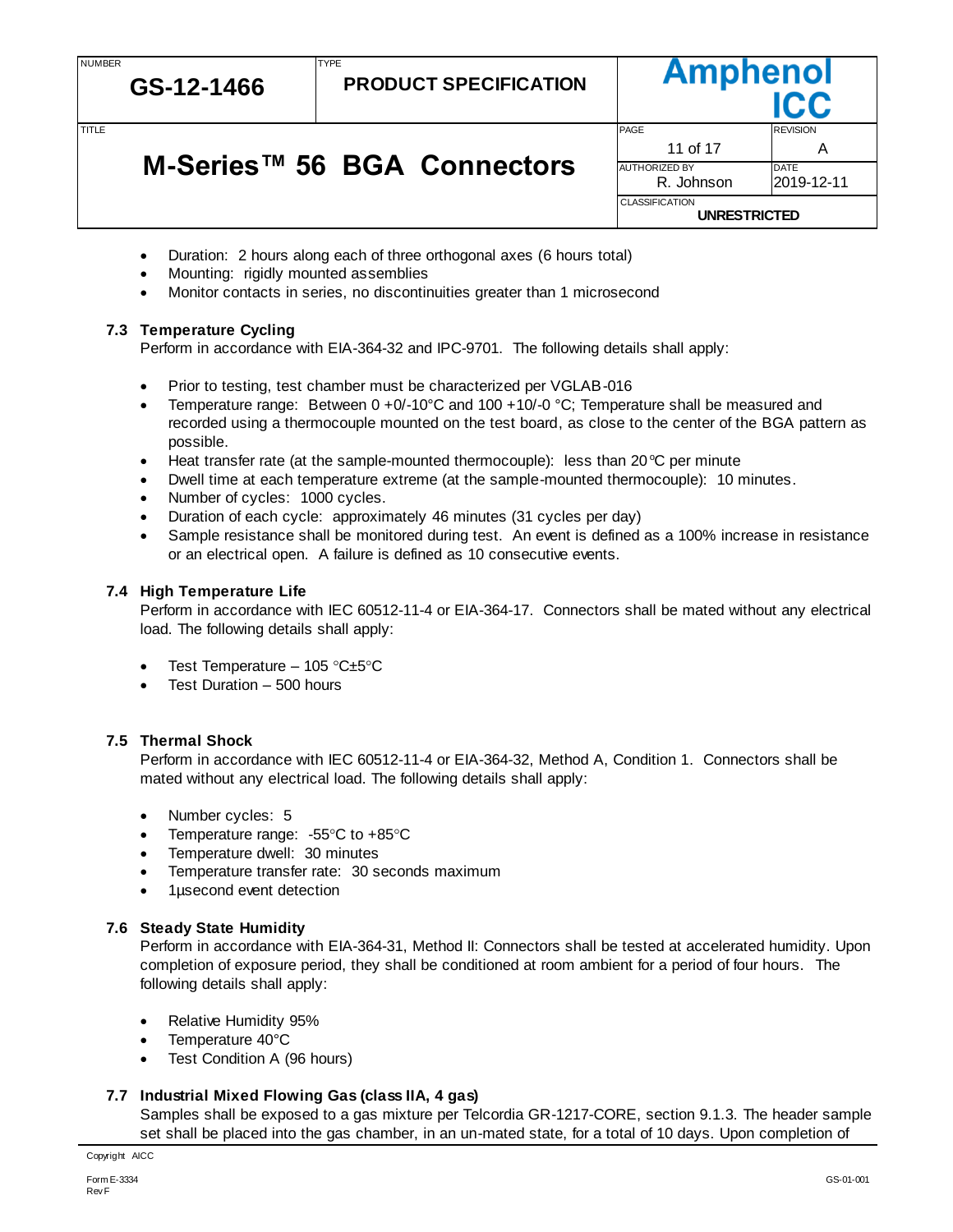NUMBER

# **GS-12-1466**

**PRODUCT SPECIFICATION**

# **M-Series™ 56 BGA Connectors**

TYPE

**Ampheno** TITLE TIME REVISION AND REVISION CONTROL CONTROL CONTROL CONTROL CONTROL CONTROL CONTROL CONTROL CONTROL CONTROL CONTROL CONTROL CONTROL CONTROL CONTROL CONTROL CONTROL CONTROL CONTROL CONTROL CONTROL CONTROL CONTROL CONTR 12 of 17 A AUTHORIZED BY DATE R. Johnson 2019-12-11 CLASSIFICATION **UNRESTRICTED**

those 10days, the exposed samples shall be mated with the receptacle sample set and placed back into the gas chamber mated for an additional 10 days. Details are as follows:

- Temperature: 30° C
- Relative humidity: 70%
- Gas composition (central office): 200 ppb  $NO_2$ , 10 ppb  $H_2S$ , 10 ppb  $Cl_2$ , 100 ppb  $SO_2$

# <span id="page-11-0"></span>**7.8 Durability**

Perform in accordance with IEC 60512-9-1 or EIA 364-09. The following details shall apply:

• The connector halves shall be mated/unmated the following number of cycles according to the plating thickness being tested:

| .76µm (30µ") thick Au or GXT | 200 cycles (total) |
|------------------------------|--------------------|
|                              |                    |

- After cycling, the contacts shall meet the requirements of paragraphs 5.1.1 and or 5.1.2 of this specification. The test shall be performed with plug & receptacle soldered to board.
- Cycling rate: 50mm±5mm (2 inches) per minute

### <span id="page-11-1"></span>**7.9 Dust**

Perform in accordance with EIA-364-91. Samples shall be exposed for one hour to a benign dust composition as per table A.1 of the EIA specification.

Only the header connector assemblies shall be subjected to dust exposure

# <span id="page-11-2"></span>**7.10 Thermal Disturb**

Perform in accordance with EIA 364-110, Condition A (+15°C to +85°C 10 cycles)

# <span id="page-11-3"></span>**8.0 QUALITY ASSURANCE PROVISIONS**

### <span id="page-11-4"></span>**8.1 Equipment Calibration**

All test equipment and inspection facilities used in the performance of any test shall be maintained in a calibration system in accordance with ANSI Z-540 and ISO 9000.

### <span id="page-11-5"></span>**8.2 Inspection Conditions**

Unless otherwise specified herein, all inspections shall be performed under the following ambient conditions:

- Temperature:  $25 \pm 5^{\circ}$  C.
- Relative Humidity: 20% to 60%
- Barometric pressure: Local ambient

# <span id="page-11-6"></span>**8.3 Sample Quantity and Description**

Samples used for qualification testing shall be samples that were manufactured using standard production equipment and procedures. The quantity of samples needed for each test sequence is shown in Tables 3 & 4.

# <span id="page-11-7"></span>**8.4 Acceptance**

Electrical and mechanical requirements placed on test samples as indicated in the sections of this specification shall be established from test data using appropriate statistical techniques or shall otherwise be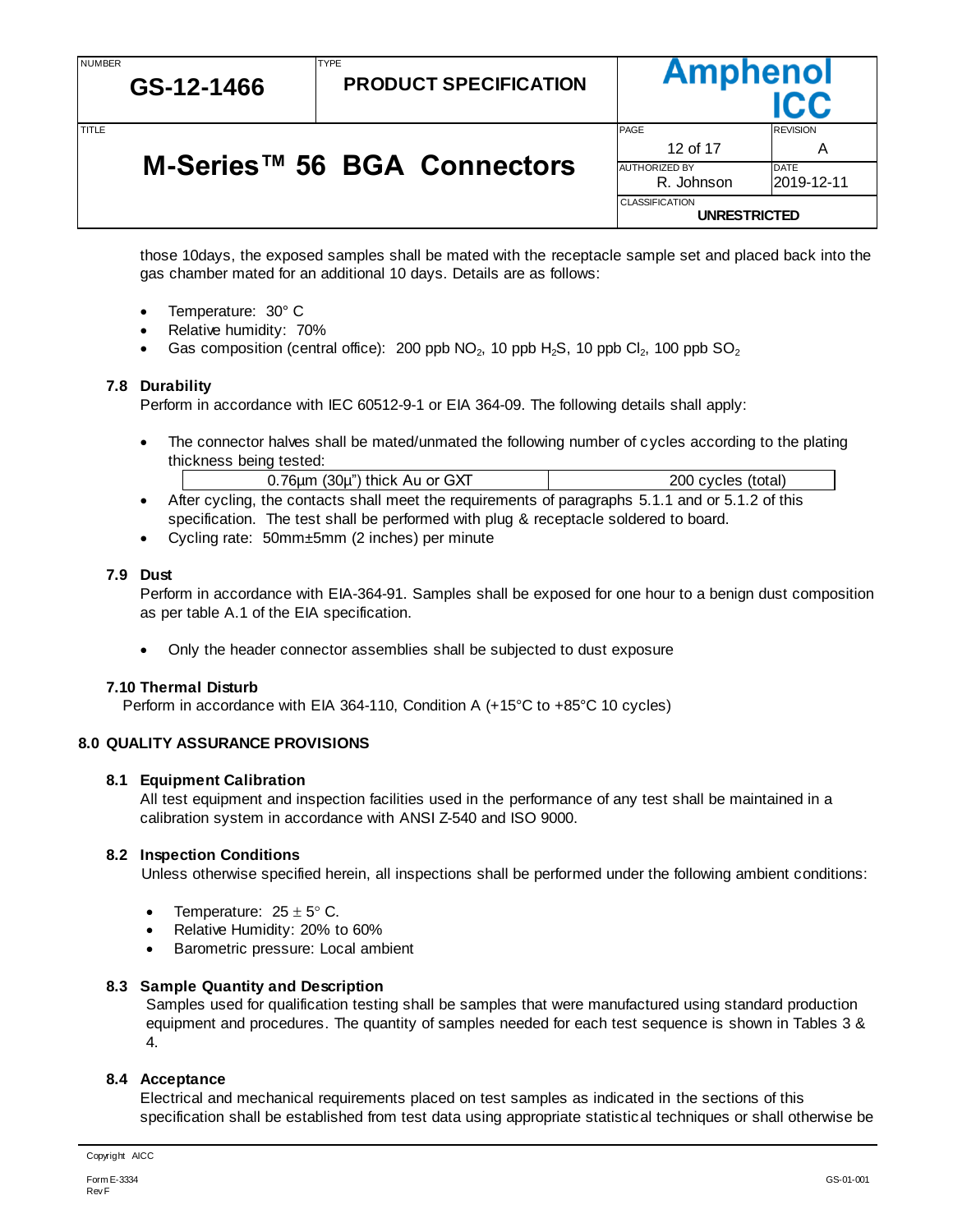**GS-12-1466**

**PRODUCT SPECIFICATION**

# **M-Series™ 56 BGA Connectors**

TYPE

**Ampheno** TITLE TIME REVISION AND REVISION CONTROL CONTROL CONTROL CONTROL CONTROL CONTROL CONTROL CONTROL CONTROL CONTROL CONTROL CONTROL CONTROL CONTROL CONTROL CONTROL CONTROL CONTROL CONTROL CONTROL CONTROL CONTROL CONTROL CONTR 13 of 17 A AUTHORIZED BY DATE R. Johnson 2019-12-11 CLASSIFICATION **UNRESTRICTED**

customer specified, and all samples tested in accordance with this product specification shall meet the stated requirements.

Failures attributed to equipment, test set-up or operator error shall not disqualify the product. If product failure occurs, corrective action shall be taken and samples resubmitted for qualification.

# <span id="page-12-0"></span>**8.5 Qualification Testing**

Qualification testing shall be performed on sample units produced with equipment and procedures normally used in production. The test sequences shall be as shown in the qualification test table. Data shall be provided with the samples noting production history: production lot codes for components and assemblies, components and assemblies produced to latest print revision, verification of plating composition and thickness, etc.

# <span id="page-12-1"></span>**8.6 Re-qualification testing**

If any of the following conditions occur, the responsible Product Engineer shall initiate re-qualification testing consisting of all applicable parts of the qualification test matrix.

- A significant design change is made to the existing product which impacts the product form, fit or function. Examples of significant changes shall include, but not be limited to, changes in the plating material composition or thickness, contact force, contact surface geometry, insulator design, contact base material, or contact lubrication requirements.
- A significant change is made to the manufacturing process, which impacts the product form, fit or function.
- A significant event occurs during production or end use requiring corrective action to be taken relative to the product design or manufacturing process.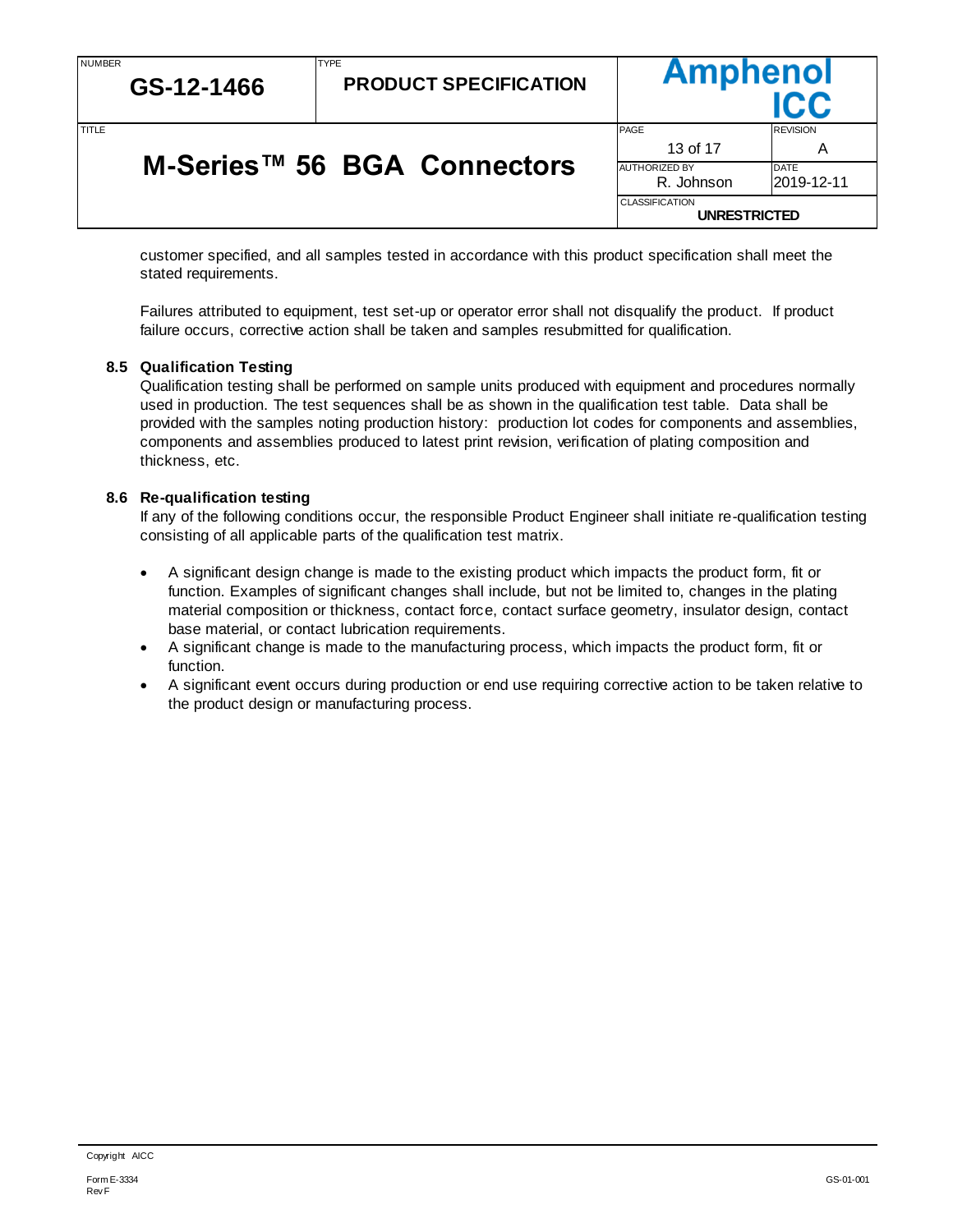# **M-Series™ 56 BGA Connectors**

TYPE

|       | GS-12-1466 | <b>PRODUCT SPECIFICATION</b> | <b>AUPUGUVI</b>                              |                 |
|-------|------------|------------------------------|----------------------------------------------|-----------------|
| TITLE |            |                              | <b>PAGE</b>                                  | <b>REVISION</b> |
|       |            |                              | 14 of 17                                     | Α               |
|       |            | M-Series™ 56 BGA Connectors  | <b>AUTHORIZED BY</b>                         | <b>DATE</b>     |
|       |            |                              | R. Johnson                                   | 2019-12-11      |
|       |            |                              | <b>CLASSIFICATION</b><br><b>UNRESTRICTED</b> |                 |

Amnhanol

# <span id="page-13-1"></span><span id="page-13-0"></span>**8.7 Qualification Testing Sequences**

# **8.7.1 Table 1: Qualification Test Matrix, General Application**

|                                     | <b>TEST GROUP ID ▶</b> | $\mathbf{1}$      | $\overline{2}$    | 3                  | 4               | 5                             | 6               | $\overline{7}$ | 8                              | $\overline{9}$          |
|-------------------------------------|------------------------|-------------------|-------------------|--------------------|-----------------|-------------------------------|-----------------|----------------|--------------------------------|-------------------------|
| <b>TEST DESCRIPTION</b>             | <b>SECTION</b>         | Current<br>Rating | IR&<br><b>DWV</b> | Solderball<br>Pull | 3 Point<br>Bend | Mech.<br>Shock &<br>Vibration | Temp<br>Cycling | Temp<br>Life   | Thermal<br>Shock &<br>Humidity | <b>MFG</b>              |
| <b>VISUAL INSPECTION</b>            | 4.4                    | 1,3               | 1,4,8,12          | 1,3                | 1,3             | 1,13                          | 1,3             | 1,7            | 1,13                           | 1,13                    |
| ELECTRICAL:                         |                        |                   |                   |                    |                 |                               |                 |                |                                |                         |
| CONTACT RESISTANCE, LOW LEVEL       | 5.1.1                  |                   |                   |                    |                 | 2,4,6,8,<br>10,12             |                 | 2,5            | 2,4,6,8,<br>10, 12             | 2,4,6,8,<br>10,12       |
| <b>CURRENT RATING</b>               | 5.2                    | $\overline{2}$    |                   |                    |                 |                               |                 |                |                                |                         |
| <b>INSULATION RESISTANCE</b>        | 5.3                    |                   | 2,6,10            |                    |                 |                               |                 |                |                                |                         |
| DIELECTRIC WITHSTANDING VOLTAGE     | 5.4                    |                   | 3,7,11            |                    |                 |                               |                 |                |                                |                         |
| <b>MECHANICAL:</b>                  |                        |                   |                   |                    |                 |                               |                 |                |                                |                         |
| MATING / UNMATING FORCE             | 6.1                    |                   |                   |                    |                 |                               |                 |                | See note 4                     |                         |
| SOLDERBALL PULL STRENGTH            | 6.2                    |                   |                   | $\overline{2}$     |                 |                               |                 |                |                                |                         |
| 3 POINT BEND TEST                   | 6.3                    |                   |                   |                    | 2               |                               |                 |                |                                |                         |
| <b>ENVIRONMENTAL:</b>               |                        |                   |                   |                    |                 |                               |                 |                |                                |                         |
| MECHANICAL SHOCK                    | 7.1                    |                   |                   |                    |                 | 9                             |                 |                |                                |                         |
| <b>VIBRATION</b>                    | 7.2                    |                   |                   |                    |                 | $\overline{7}$                |                 |                |                                |                         |
| <b>TEMPERATURE CYCLING</b>          | 7.3                    |                   |                   |                    |                 |                               | 2               |                |                                |                         |
| <b>HIGH TEMPERATURE LIFE</b>        | 7.4                    |                   |                   |                    |                 |                               |                 | 4              |                                |                         |
| <b>THERMAL SHOCK</b>                | 7.5                    |                   | 5                 |                    |                 |                               |                 |                | 3                              |                         |
| STEADY STATE HUMIDITY & TEMPERATURE | 7.6                    |                   | 9                 |                    |                 |                               |                 |                | 9                              |                         |
| MFG, UN-MATED, 10 DAYS              | 7.7                    |                   |                   |                    |                 |                               |                 |                |                                | $5^3$                   |
| MFG, MATED, 10 DAYS                 | 7.7                    |                   |                   |                    |                 |                               |                 |                |                                | $\overline{7}$          |
| <b>DURABILTY</b>                    | 7.8                    |                   |                   |                    |                 | $3^1$ , 11 <sup>2</sup>       |                 | 3,6            | $5^1$ , 11 <sup>2</sup>        | $3^1$ , 11 <sup>2</sup> |
| <b>DUST</b>                         | 7.9                    |                   |                   |                    |                 | 5                             |                 |                | $\overline{7}$                 |                         |
| <b>THERMAL DISTURB</b>              | 7.10                   |                   |                   |                    |                 |                               |                 |                |                                | 9                       |

NOTES:

1. Perform half of the specified number of durability cycles. (subtract out any number of cycles needed to perform measurements and other test sequences)

2. Perform second half of the specified number of durability cycles. (subtract out any number of cycles needed to perform measurements and other test sequences)

- 3. Only expose header samples for this sequence to this step.
- 4. Record mating and un-mating forces on first three cycles of durability.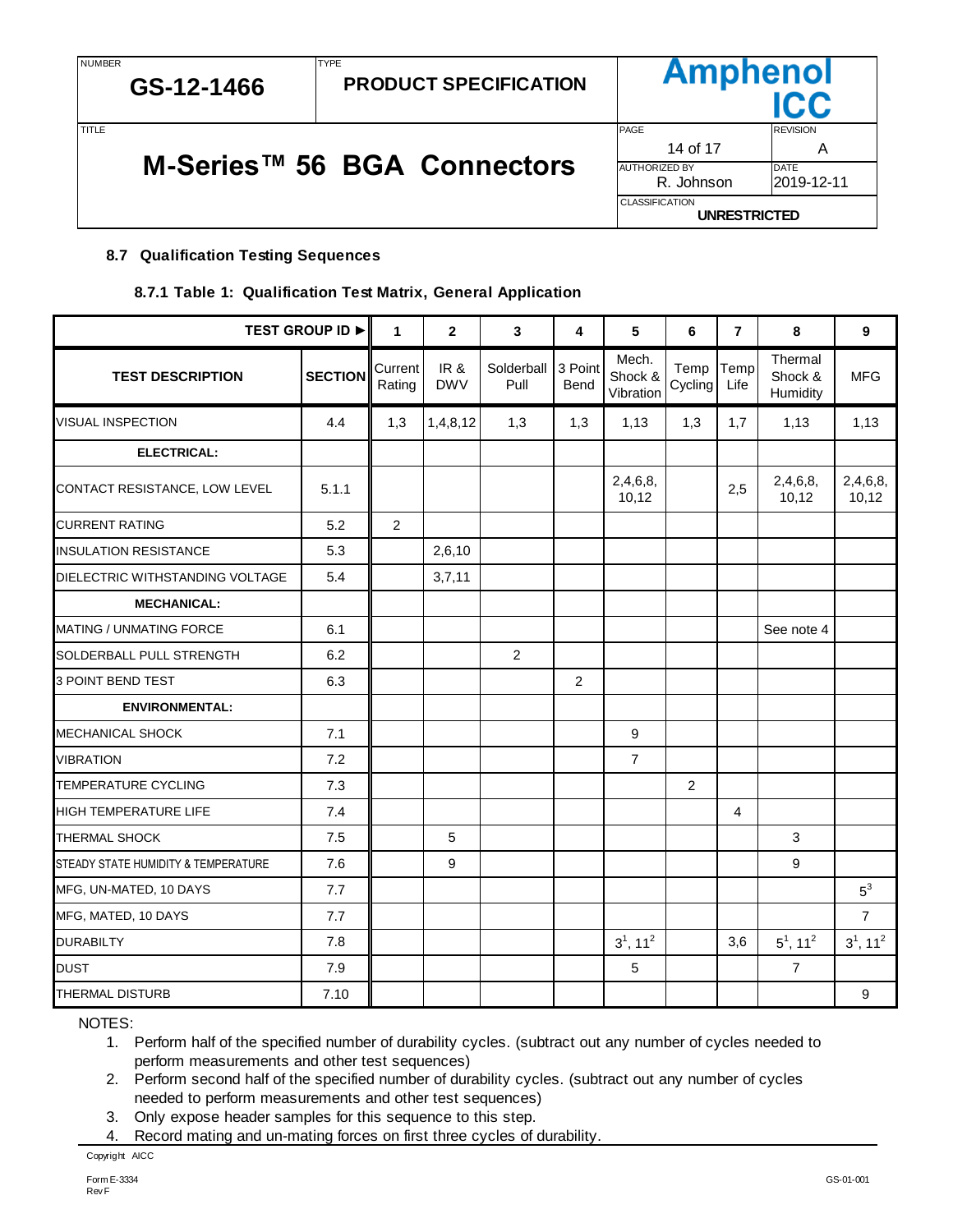# <span id="page-14-0"></span>**8.7.2 Table 2: Qualification Test Matrix, Power Application**

| <b>TEST GROUP ID ►</b>                          |                   |     |  |  |
|-------------------------------------------------|-------------------|-----|--|--|
| <b>TEST DESCRIPTION</b>                         | Current<br>Rating |     |  |  |
| <b>VISUAL EXAMINATION</b>                       | 4.4               | 1,3 |  |  |
| ELECTRICAL:                                     |                   |     |  |  |
| CONTACT RESISTANCE, SPECIFIED<br><b>CURRENT</b> | 5.1.2             |     |  |  |
| <b>CURRENT RATING</b>                           | 5.2               | 2   |  |  |
| <b>INSULATION RESISTANCE</b>                    | 5.3               |     |  |  |
| DIELECTRIC WITHSTANDING VOLTAGE                 | 5.4               |     |  |  |
| <b>MECHANICAL:</b>                              |                   |     |  |  |
| <b>MATING / UNMATING FORCE</b>                  | 6.1               |     |  |  |
| <b>ENVIRONMENTAL:</b>                           |                   |     |  |  |
| MECHANICAL SHOCK                                | 7.1               |     |  |  |
| <b>VIBRATION</b>                                | 7.2               |     |  |  |
| <b>HIGH TEMPERATURE LIFE</b>                    | 7.4               |     |  |  |
| THERMAL SHOCK                                   | 7.5               |     |  |  |
| STEADY STATE HUMIDITY & TEMPERATURE             | 7.6               |     |  |  |
| MFG, UN-MATED, 10 DAYS                          | 7.7               |     |  |  |
| MFG, MATED, 10 DAYS                             | 7.7               |     |  |  |
| <b>DURABILTY</b>                                | 7.8               |     |  |  |
| <b>DUST</b>                                     | 7.9               |     |  |  |
| THERMAL DISTURB                                 | 7.10              |     |  |  |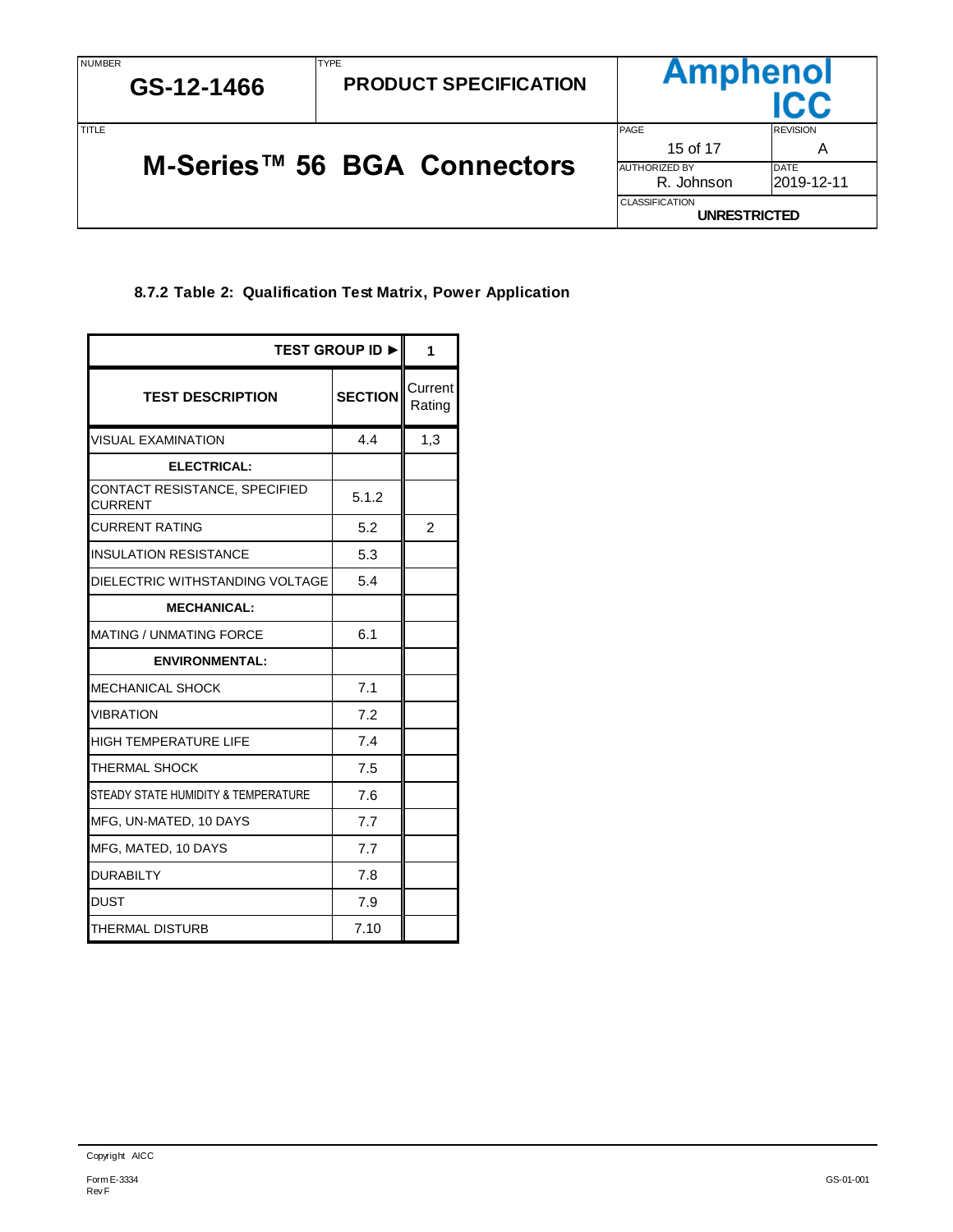| NUMBER |  |
|--------|--|
|--------|--|

| NUMBER<br>GS-12-1466 |  | <b>ITYPE</b><br><b>PRODUCT SPECIFICATION</b> | <b>Amphenol</b>                                                 |                      |  |
|----------------------|--|----------------------------------------------|-----------------------------------------------------------------|----------------------|--|
| TITI F               |  |                                              | <b>PAGE</b><br>16 of 17                                         | <b>REVISION</b><br>A |  |
|                      |  | M-Series™ 56 BGA Connectors                  | <b>AUTHORIZED BY</b><br><b>DATE</b><br>R. Johnson<br>2019-12-11 |                      |  |
|                      |  |                                              | <b>CLASSIFICATION</b><br><b>UNRESTRICTED</b>                    |                      |  |

TYPE

# **8.7.3 Table 3: Qualification Sample Requirements, General Application**

<span id="page-15-0"></span>

| <b>TEST GROUP ID ►</b>     |                   | 2                  | 3                  | 4               | 5                             | 6               |              | 8                              | 9          |
|----------------------------|-------------------|--------------------|--------------------|-----------------|-------------------------------|-----------------|--------------|--------------------------------|------------|
| <b>SAMPLE DESCRIPTION</b>  | Current<br>Rating | IR &<br><b>DWV</b> | Solderball<br>Pull | 3 Point<br>Bend | Mech.<br>Shock &<br>Vibration | Temp<br>Cycling | Temp<br>Life | Thermal<br>Shock &<br>Humidity | <b>MFG</b> |
| <b>CONNECTOR PAIRS</b>     |                   | 3                  | 3                  | ິ<br>J٦         | 6                             | 30              | 3            | 3                              |            |
| LLCR TEST BOARD SETS       |                   |                    |                    |                 | 3                             |                 | 3            | 3                              |            |
| CONTINUITY TEST BOARD SETS |                   |                    |                    | ົ               | ີ                             | 30              |              |                                |            |

# <span id="page-15-1"></span>**8.7.4 Table 4: Qualification Sample Requirements, Power Application**

| <b>TEST GROUP ID ▶ I</b>      |                   |
|-------------------------------|-------------------|
| <b>SAMPLE DESCRIPTION</b>     | Current<br>Rating |
| <b>CONNECTOR PAIRS</b>        |                   |
| <b>T-RISE TEST BOARD SETS</b> |                   |